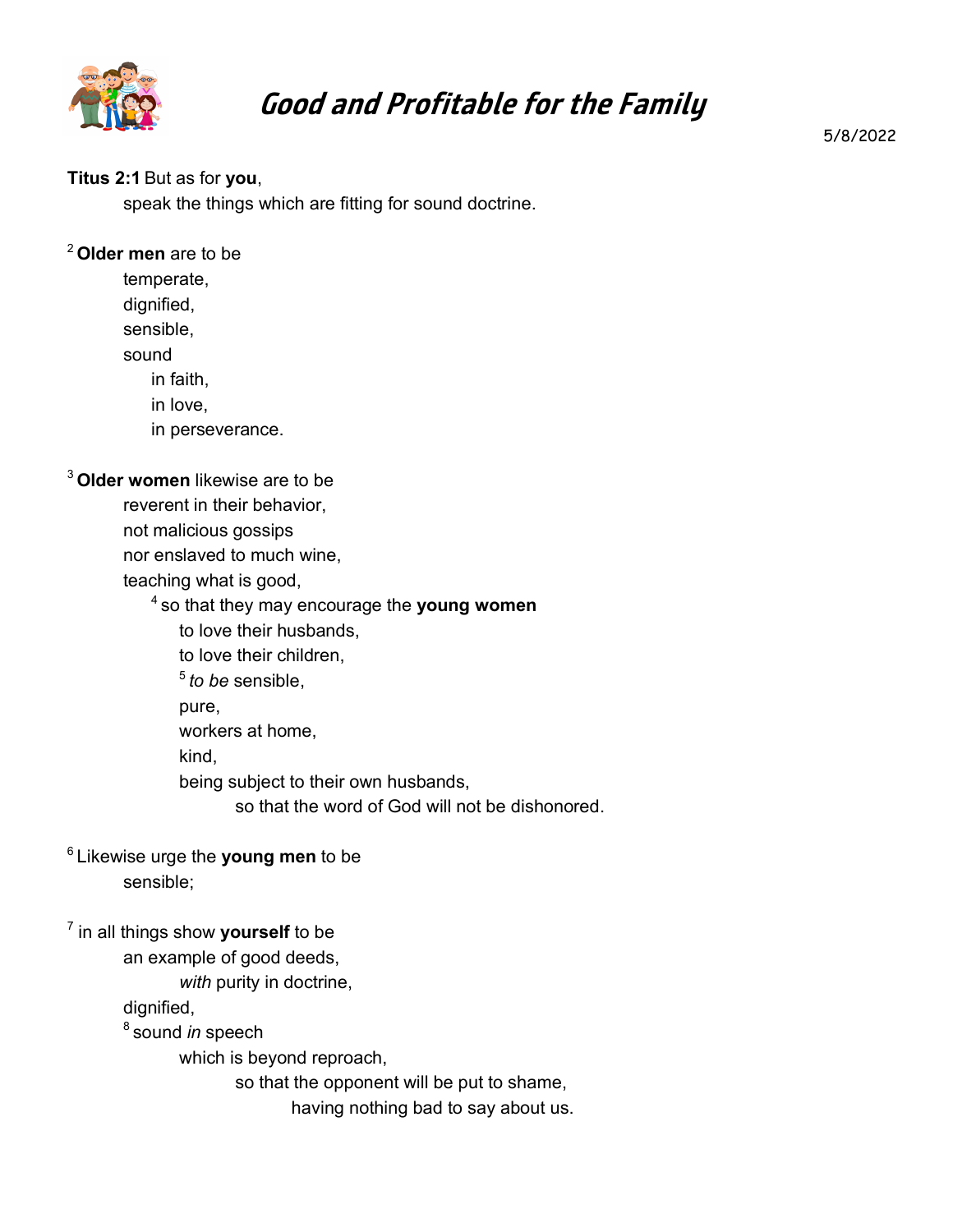## <sup>9</sup>*Urge* **bondslaves**

to be subject to their own masters in everything,

to be well-pleasing,

not argumentative,

 $10$  not pilfering,

but showing all good faith

so that they will adorn the doctrine of God our Savior

in every respect.

 $11$  For the grace of God has appeared, bringing salvation to all men,

 $12$  instructing us to deny ungodliness and worldly desires and to live sensibly, righteously and godly in the present age,

 $13$  looking for the blessed hope and the appearing of the glory of our great God and Savior, Christ Jesus,

<sup>14</sup> who gave Himself for us to redeem us from every lawless deed, and to purify for Himself a people for His own possession, zealous for good deeds.

 $15$  These things speak and exhort and reprove with all authority. Let no one disregard you.

# **3:1 Remind them**

to be subject to rulers, to authorities, to be obedient, to be ready for every good deed,  $^2$  to malign no one, to be peaceable, gentle, showing every consideration for all men.

 $^3$  For we also once were foolish ourselves, disobedient, deceived, enslaved to various lusts and pleasures, spending our life in malice and envy, hateful, hating one another.

4 But when the kindness of God our Savior and *His* love for mankind appeared,

 $^5$  He saved us, not on the basis of deeds which we have done in righteousness, but according to His $\,$ mercy, by the washing of regeneration and renewing by the Holy Spirit,

 $^6$  whom He poured out upon us richly through Jesus Christ our Savior,  $\,$ 

7 so that being justified by His grace we would be made heirs according to *the* hope of eternal life.

 $^8$  This is a trustworthy statement;

and concerning these things

I want you to speak confidently,

so that those who have believed God will be careful to engage

in good deeds.

**These things are good and profitable for men**.